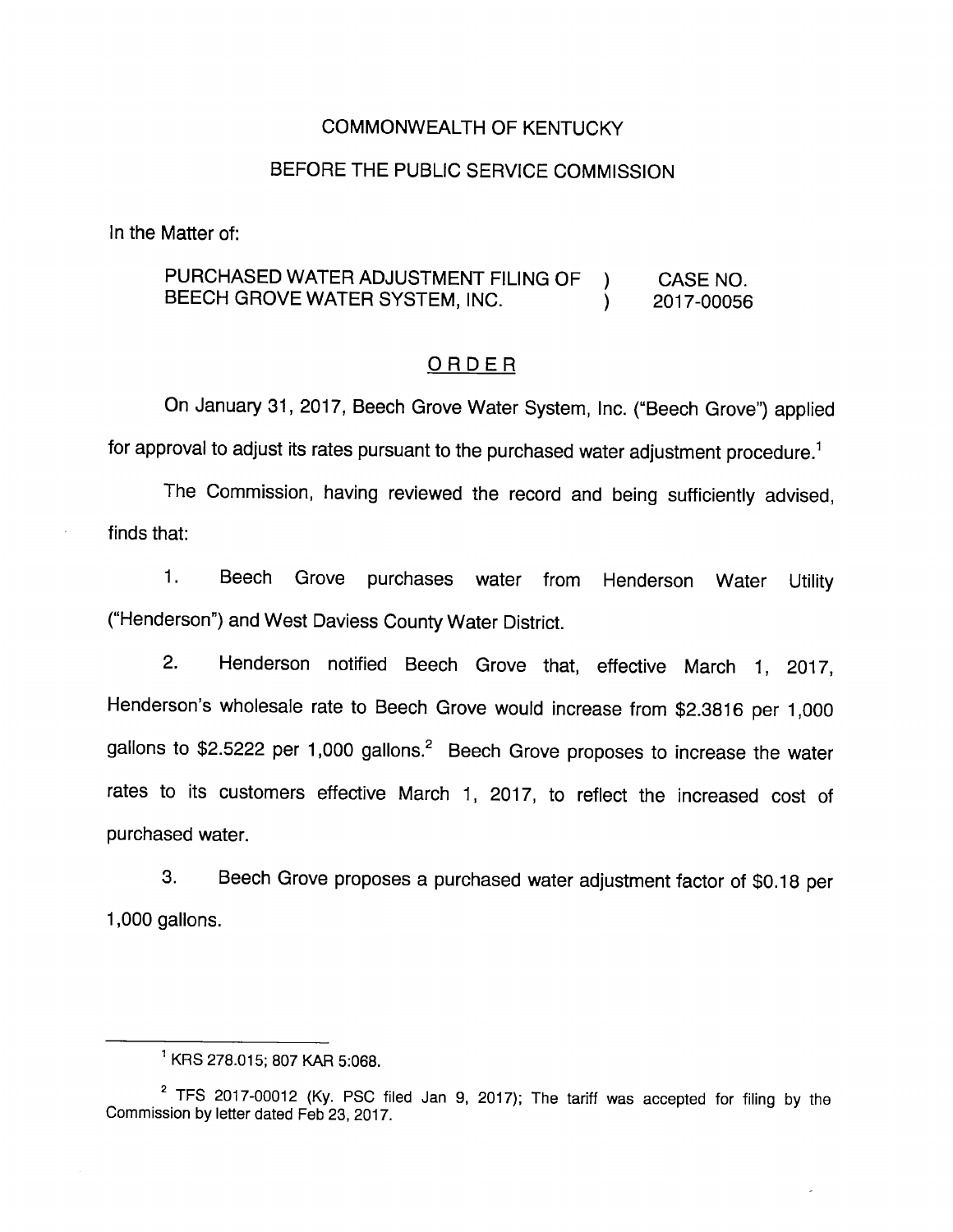4. During the 12 months ended December 31, 2016, Beech Grove purchased 74,781,621 gallons of water from Henderson. During the same period. Beech Grove sold 60,873,504 gallons of water. The increase in the cost of purchased water is \$10,514.30, resulting in a purchased water adjustment factor of \$0.18 per 1,000 gallons.

5. The purchased water adjustment factor of \$0.18 per 1,000 gallons, as calculated in Appendix A to this Order, is fair, just, and reasonable and should be approved.

6. Beech Grove's proposed rates, as set forth in Appendix B to this Order, are fair, just, and reasonable and should be approved for water service rendered by Beech Grove on and after March 1, 2017.

IT IS THEREFORE ORDERED that:

1. The purchased water adjustment factor of \$0.18 per 1,000 gallons Is approved.

2. Beech Grove's proposed rates as set forth in Appendix B to this Order are approved for water service rendered by Beech Grove on and after March 1, 2017.

3. Within 20 days of the date of this Order, Beech Grove shall file with the Commission, using the Commission's electronic Tariff Filing System, revised tariff sheets showing the rates approved herein.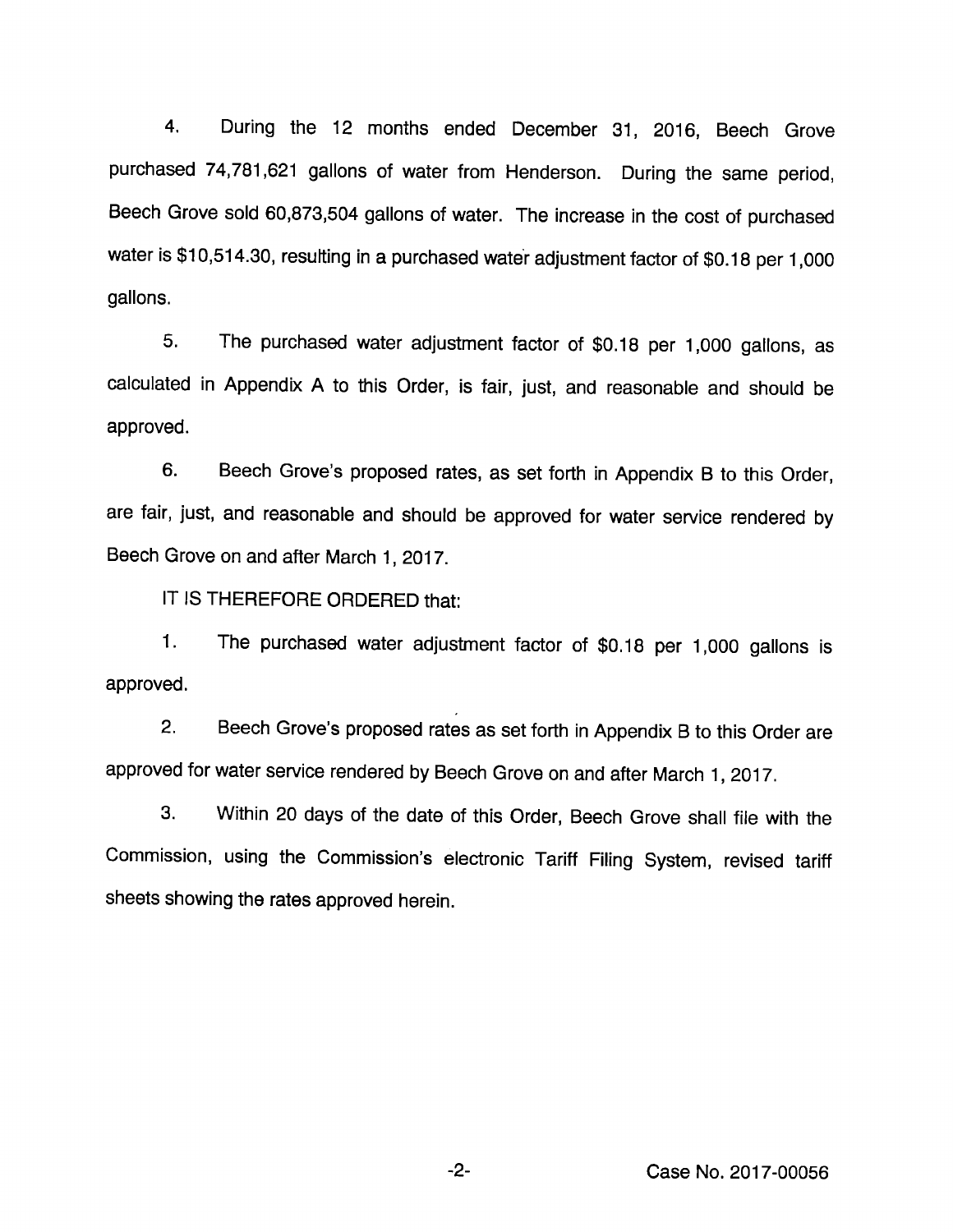By the Commission



**ATTEST:** thems **Executive Director** 

Case No. 2017-00056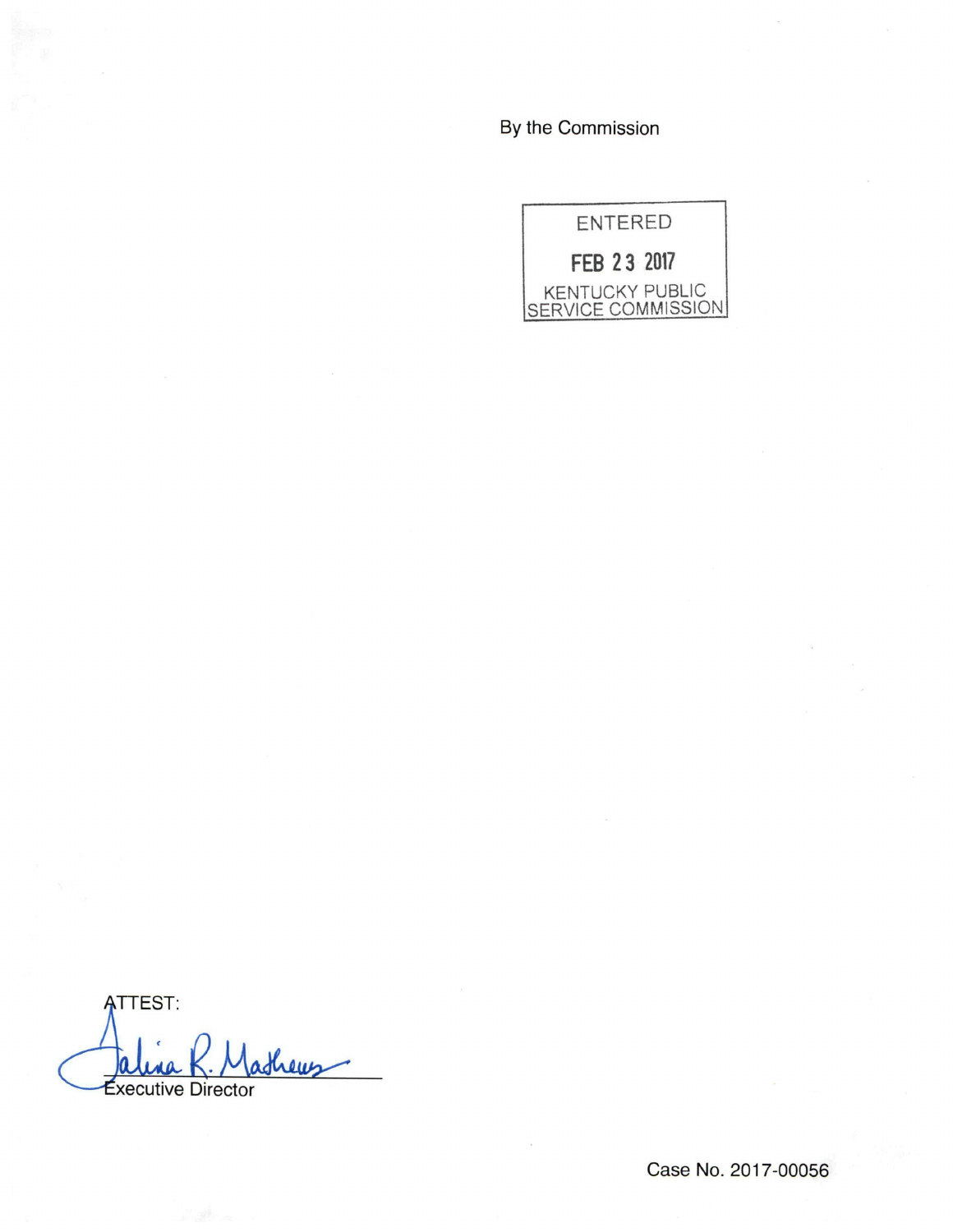# APPENDIX A

# APPENDIX TO AN ORDER OF THE KENTUCKY PUBLIC SERVICE COMMISSION IN CASE NO. 2017-00056 DATED FEB 2-3 2017

|                                                                                            | <b>New Rate</b>                                         | <b>Base Rate</b>                                 |
|--------------------------------------------------------------------------------------------|---------------------------------------------------------|--------------------------------------------------|
| Henderson<br>Purchases in gallons<br><b>Volumetric rate</b>                                | 74,781,621<br><u>\$2.5222/1,000</u><br>\$<br>188,614.20 | 74,781,621<br>\$2.3816/1,000<br>\$<br>178,099.91 |
| <b>West Daviess</b><br>Purchases in gallons<br><b>Volumetric rate</b>                      | 4,546,000<br>No Change                                  | 4,546,000<br>No Change                           |
|                                                                                            | Increased water cost                                    | \$10,514.29                                      |
| Increased water cost<br>Divided by gallons sold/1,000<br>Purchased water adjustment factor | \$<br>10,514.29<br>60,873,504<br>\$<br>0.1727           |                                                  |
|                                                                                            | S<br>or                                                 | $0.18$ per 1,000 gallons                         |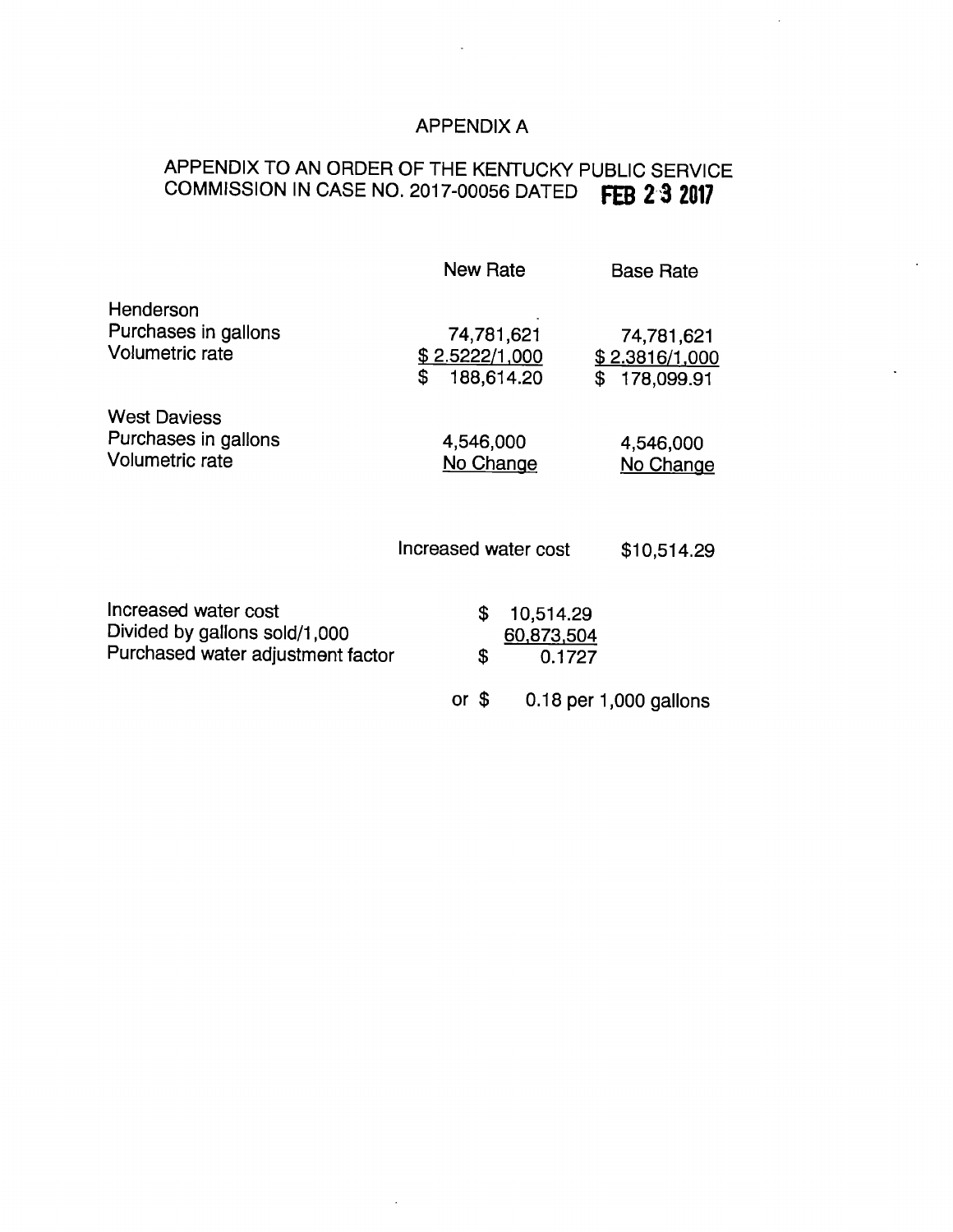### APPENDIX B

# APPENDIX TO AN ORDER OF THE KENTUCKY PUBLIC SERVICE COMMISSION IN CASE NO. 2017-00056 DATED **FEB 2 3 2017**

The following rates and charges are prescribed for the customers in the area served by Beech Grove Water System, Inc. All other rates and charges not specifically mentioned herein shall remain the same as those in effect under authority of the Commission prior to the effective date of this Order.

**Monthly Water Rates** 

First 2,000 gallons \$ 16.72 Minimum Bill

Next 98,000 gallons 5.17 per 1,000 gallons Over 100,000 gallons 4.27 per 1,000 gallons

Bulk Loading Station 2.10 per 1,000 gallons

 $\ddot{\cdot}$